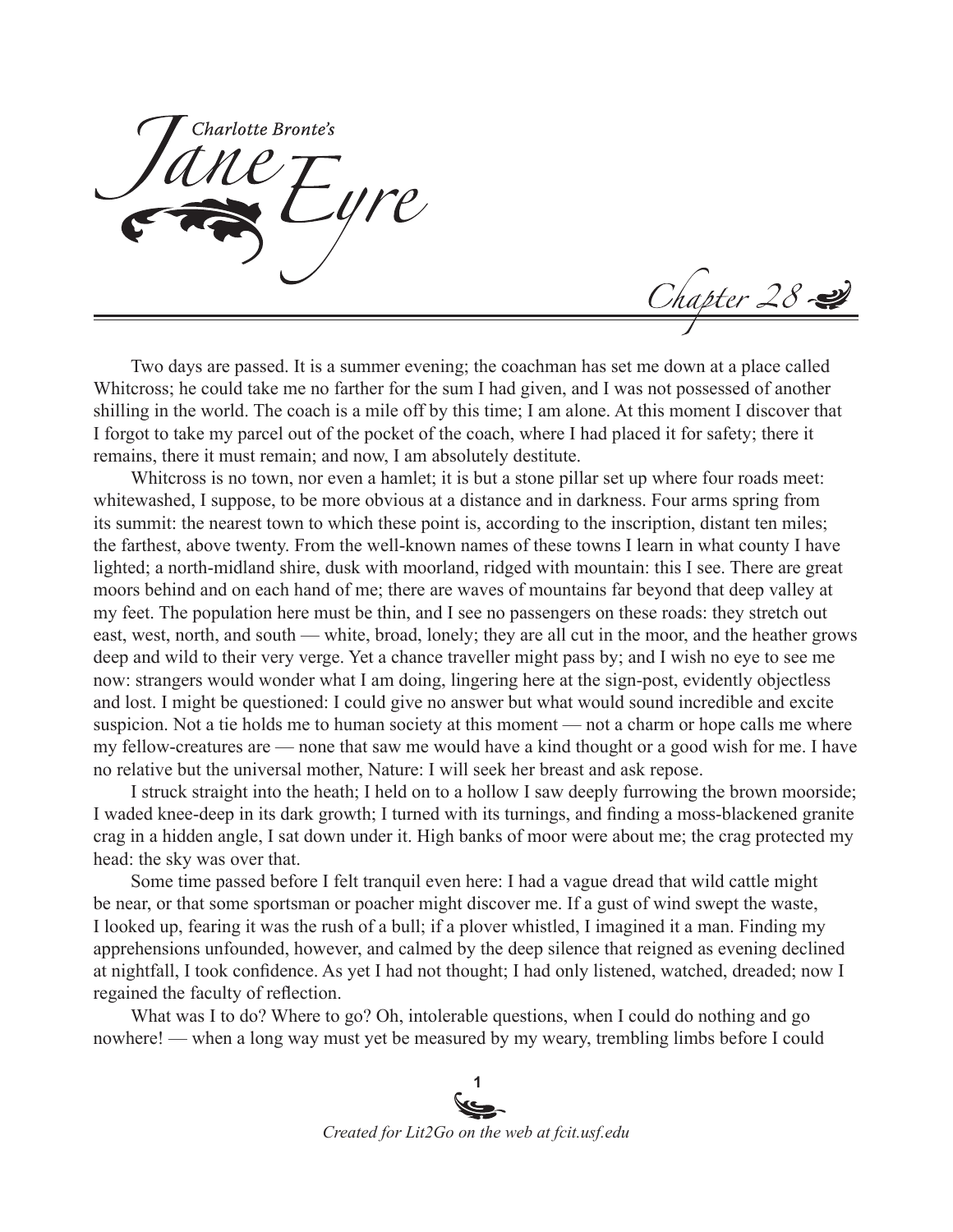reach human habitation — when cold charity must be entreated before I could get a lodging: reluctant sympathy importuned, almost certain repulse incurred, before my tale could be listened to, or one of my wants relieved!

I touched the heath, it was dry, and yet warm with the heat of the summer day. I looked at the sky; it was pure: a kindly star twinkled just above the chasm ridge. The dew fell, but with propitious softness; no breeze whispered. Nature seemed to me benign and good; I thought she loved me, outcast as I was; and I, who from man could anticipate only mistrust, rejection, insult, clung to her with filial fondness. To-night, at least, I would be her guest, as I was her child: my mother would lodge me without money and without price. I had one morsel of bread yet: the remnant of a roll I had bought in a town we passed through at noon with a stray penny — my last coin. I saw ripe bilberries gleaming here and there, like jet beads in the heath: I gathered a handful and ate them with the bread. My hunger, sharp before, was, if not satisfied, appeased by this hermit's meal. I said my evening prayers at its conclusion, and then chose my couch.

Beside the crag the heath was very deep: when I lay down my feet were buried in it; rising high on each side, it left only a narrow space for the night-air to invade. I folded my shawl double, and spread it over me for a coverlet; a low, mossy swell was my pillow. Thus lodged, I was not, at least — at the commencement of the night, cold.

My rest might have been blissful enough, only a sad heart broke it. It plained of its gaping wounds, its inward bleeding, its riven chords. It trembled for Mr. Rochester and his doom; it bemoaned him with bitter pity; it demanded him with ceaseless longing; and, impotent as a bird with both wings broken, it still quivered its shattered pinions in vain attempts to seek him.

Worn out with this torture of thought, I rose to my knees. Night was come, and her planets were risen: a safe, still night: too serene for the companionship of fear. We know that God is everywhere; but certainly we feel His presence most when His works are on the grandest scale spread before us; and it is in the unclouded night-sky, where His worlds wheel their silent course, that we read clearest His infinitude, His omnipotence, His omnipresence. I had risen to my knees to pray for Mr. Rochester. Looking up, I, with tear-dimmed eyes, saw the mighty Milky-Way. Remembering what it was — what countless systems there swept space like a soft trace of light — I felt the might and strength of God. Sure was I of His efficiency to save what He had made: convinced I grew that neither earth should perish, nor one of the souls it treasured. I turned my prayer to thanksgiving: the Source of Life was also the Saviour of spirits. Mr. Rochester was safe; he was God's, and by God would he be guarded. I again nestled to the breast of the hill; and ere long in sleep forgot sorrow.

But next day, Want came to me pale and bare. Long after the little birds had left their nests; long after bees had come in the sweet prime of day to gather the heath honey before the dew was dried — when the long morning shadows were curtailed, and the sun filled earth and sky — I got up, and I looked round me.

What a still, hot, perfect day! What a golden desert this spreading moor! Everywhere sunshine. I wished I could live in it and on it. I saw a lizard run over the crag; I saw a bee busy among the sweet bilberries. I would fain at the moment have become bee or lizard, that I might have found fitting nutriment, permanent shelter here. But I was a human being, and had a human being's wants: I must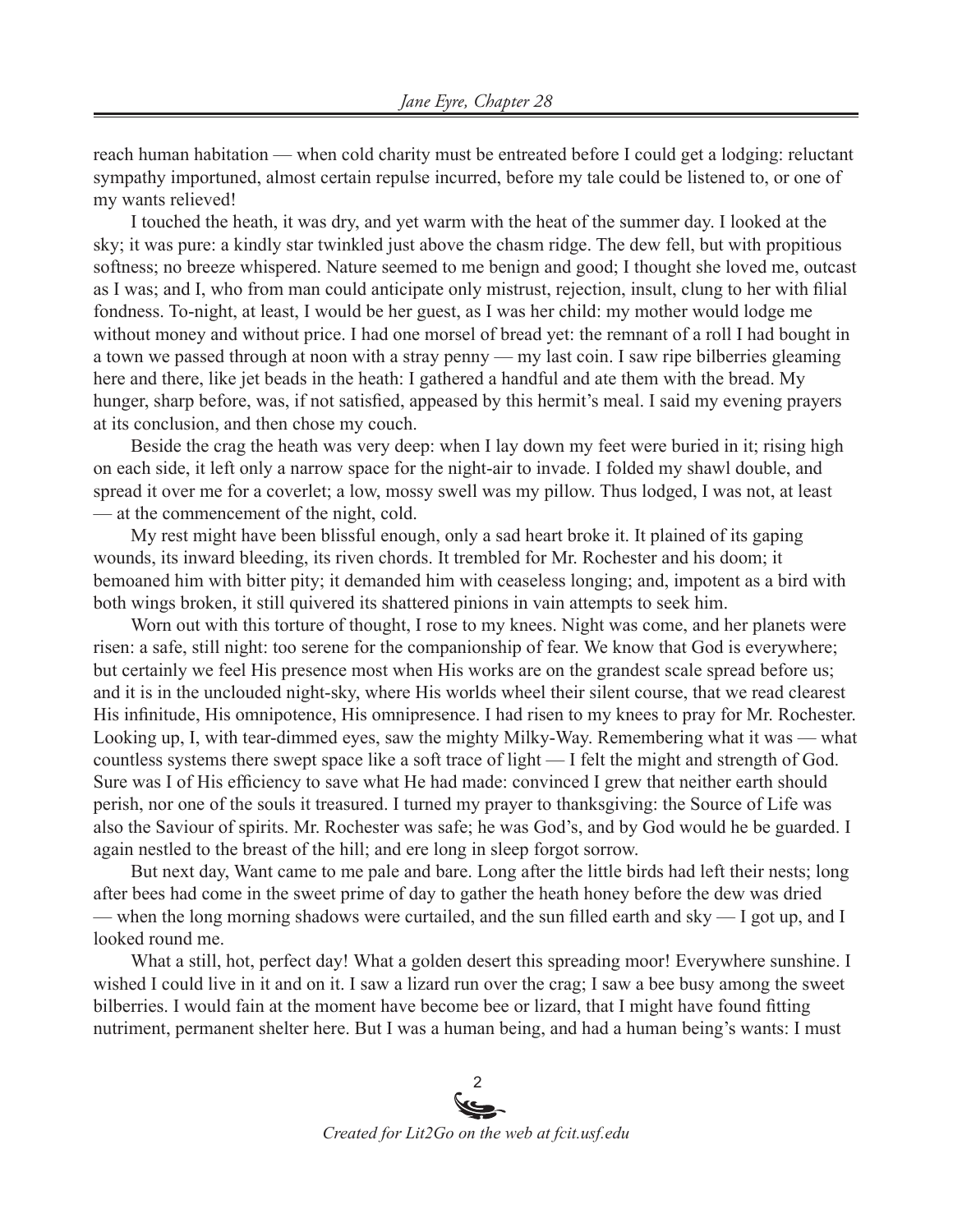not linger where there was nothing to supply them. I rose; I looked back at the bed I had left. Hopeless of the future, I wished but this — that my Maker had that night thought good to require my soul of me while I slept; and that this weary frame, absolved by death from further conflict with fate, had now but to decay quietly, and mingle in peace with the soil of this wilderness. Life, however, was yet in my possession, with all its requirements, and pains, and responsibilities. The burden must be carried; the want provided for; the suffering endured; the responsibility fulfilled. I set out.

Whitcross regained, I followed a road which led from the sun, now fervent and high. By no other circumstance had I will to decide my choice. I walked a long time, and when I thought I had nearly done enough, and might conscientiously yield to the fatigue that almost overpowered me — might relax this forced action, and, sitting down on a stone I saw near, submit resistlessly to the apathy that clogged heart and limb — I heard a bell chime — a church bell.

I turned in the direction of the sound, and there, amongst the romantic hills, whose changes and aspect I had ceased to note an hour ago, I saw a hamlet and a spire. All the valley at my right hand was full of pasture-fields, and cornfields, and wood; and a glittering stream ran zig-zag through the varied shades of green, the mellowing grain, the sombre woodland, the clear and sunny lea. Recalled by the rumbling of wheels to the road before me, I saw a heavily-laden waggon labouring up the hill, and not far beyond were two cows and their drover. Human life and human labour were near. I must struggle on: strive to live and bend to toil like the rest.

About two o'clock p.m. I entered the village. At the bottom of its one street there was a little shop with some cakes of bread in the window. I coveted a cake of bread. With that refreshment I could perhaps regain a degree of energy: without it, it would be difficult to proceed. The wish to have some strength and some vigour returned to me as soon as I was amongst my fellow-beings. I felt it would be degrading to faint with hunger on the causeway of a hamlet. Had I nothing about me I could offer in exchange for one of these rolls? I considered. I had a small silk handkerchief tied round my throat; I had my gloves. I could hardly tell how men and women in extremities of destitution proceeded. I did not know whether either of these articles would be accepted: probably they would not; but I must try.

I entered the shop: a woman was there. Seeing a respectably-dressed person, a lady as she supposed, she came forward with civility. How could she serve me? I was seized with shame: my tongue would not utter the request I had prepared. I dared not offer her the half-worn gloves, the creased handkerchief: besides, I felt it would be absurd. I only begged permission to sit down a moment, as I was tired. Disappointed in the expectation of a customer, she coolly acceded to my request. She pointed to a seat; I sank into it. I felt sorely urged to weep; but conscious how unseasonable such a manifestation would be, I restrained it. Soon I asked her "if there were any dressmaker or plain-workwoman in the village?"

"Yes; two or three. Quite as many as there was employment for."

I reflected. I was driven to the point now. I was brought face to face with Necessity. I stood in the position of one without a resource, without a friend, without a coin. I must do something. What? I must apply somewhere. Where?

"Did she know of any place in the neighbourhood where a servant was wanted?" "Nay; she couldn't say."

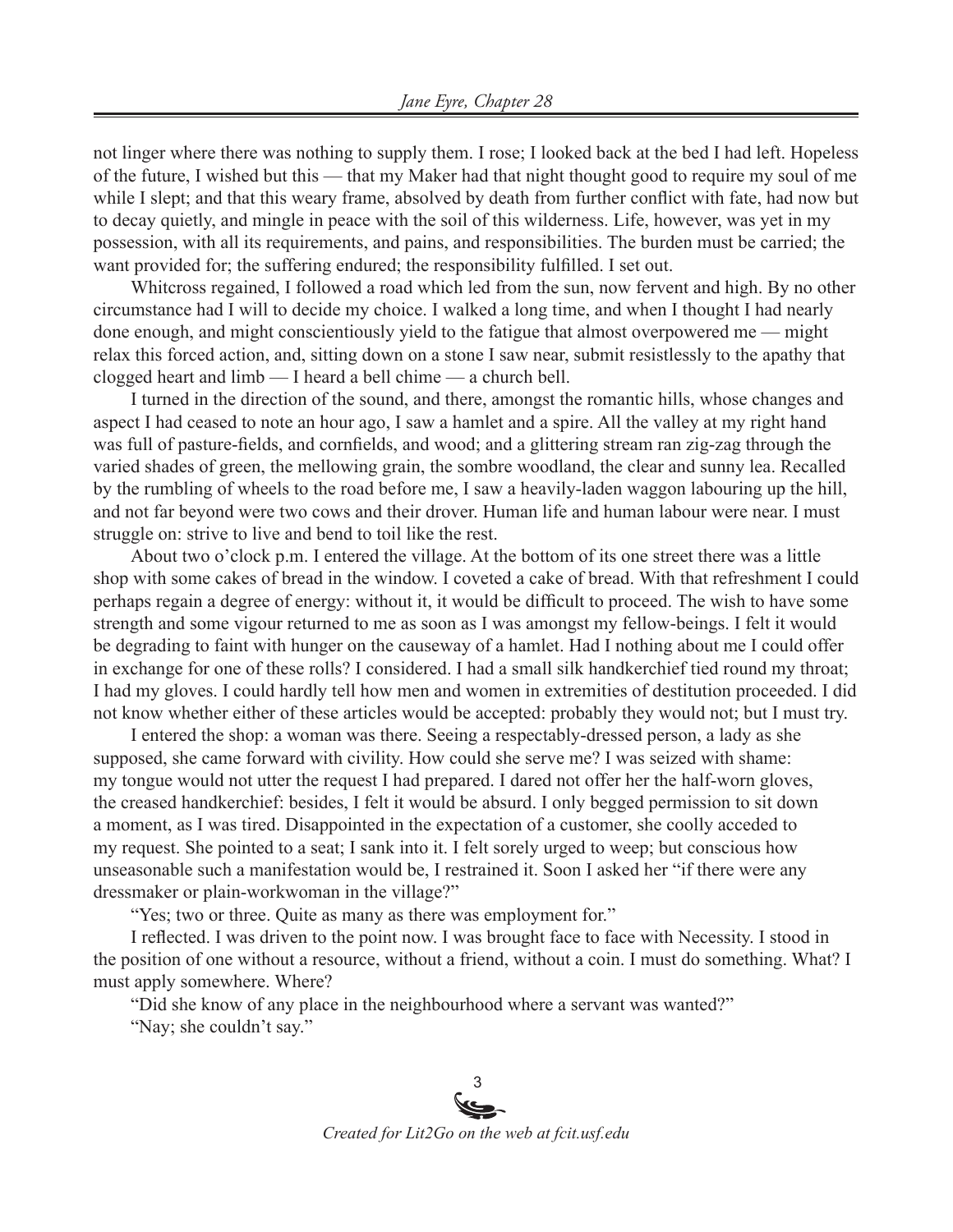"What was the chief trade in this place? What did most of the people do?"

"Some were farm labourers; a good deal worked at Mr. Oliver's needle-factory, and at the foundry."

"Did Mr. Oliver employ women?"

"Nay; it was men's work."

"And what do the women do?"

"I knawn't," was the answer. "Some does one thing, and some another. Poor folk mun get on as they can."

She seemed to be tired of my questions: and, indeed, what claim had I to importune her? A neighbour or two came in; my chair was evidently wanted. I took leave.

I passed up the street, looking as I went at all the houses to the right hand and to the left; but I could discover no pretext, nor see an inducement to enter any. I rambled round the hamlet, going sometimes to a little distance and returning again, for an hour or more. Much exhausted, and suffering greatly now for want of food, I turned aside into a lane and sat down under the hedge. Ere many minutes had elapsed, I was again on my feet, however, and again searching something — a resource, or at least an informant. A pretty little house stood at the top of the lane, with a garden before it, exquisitely neat and brilliantly blooming. I stopped at it. What business had I to approach the white door or touch the glittering knocker? In what way could it possibly be the interest of the inhabitants of that dwelling to serve me? Yet I drew near and knocked. A mild-looking, cleanly-attired young woman opened the door. In such a voice as might be expected from a hopeless heart and fainting frame — a voice wretchedly low and faltering — I asked if a servant was wanted here?

"No," said she; "we do not keep a servant."

"Can you tell me where I could get employment of any kind?" I continued. "I am a stranger, without acquaintance in this place. I want some work: no matter what."

But it was not her business to think for me, or to seek a place for me: besides, in her eyes, how doubtful must have appeared my character, position, tale. She shook her head, she "was sorry she could give me no information," and the white door closed, quite gently and civilly: but it shut me out. If she had held it open a little longer, I believe I should have begged a piece of bread; for I was now brought low.

I could not bear to return to the sordid village, where, besides, no prospect of aid was visible. I should have longed rather to deviate to a wood I saw not far off, which appeared in its thick shade to offer inviting shelter; but I was so sick, so weak, so gnawed with nature's cravings, instinct kept me roaming round abodes where there was a chance of food. Solitude would be no solitude — rest no rest — while the vulture, hunger, thus sank beak and talons in my side.

I drew near houses; I left them, and came back again, and again I wandered away: always repelled by the consciousness of having no claim to ask — no right to expect interest in my isolated lot. Meantime, the afternoon advanced, while I thus wandered about like a lost and starving dog. In crossing a field, I saw the church spire before me: I hastened towards it. Near the churchyard, and in the middle of a garden, stood a well-built though small house, which I had no doubt was the parsonage. I remembered that strangers who arrive at a place where they have no friends, and who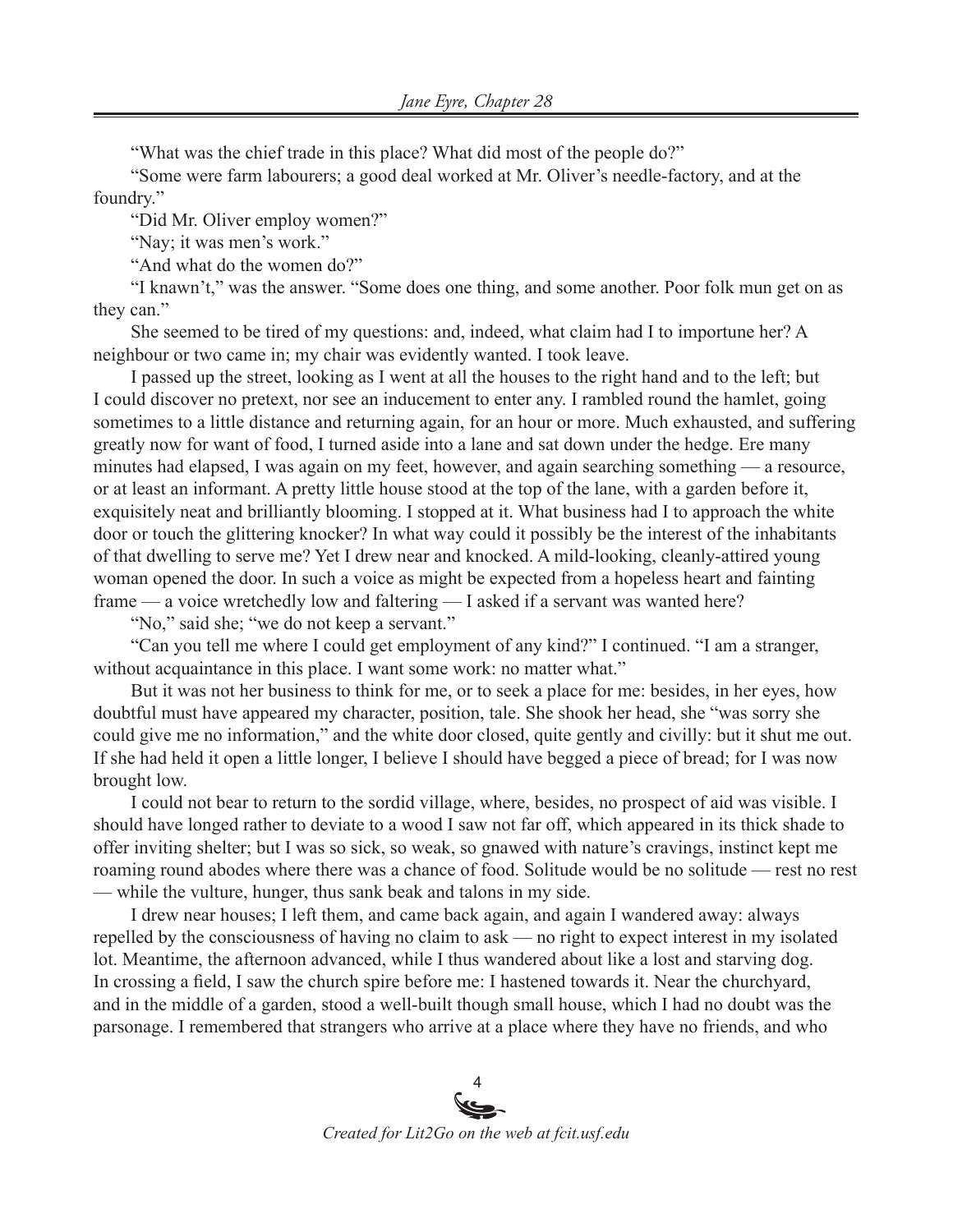want employment, sometimes apply to the clergyman for introduction and aid. It is the clergyman's function to help — at least with advice — those who wished to help themselves. I seemed to have something like a right to seek counsel here. Renewing then my courage, and gathering my feeble remains of strength, I pushed on. I reached the house, and knocked at the kitchen-door. An old woman opened: I asked was this the parsonage?

"Yes."

"Was the clergyman in?"

" $No$ "

"Would he be in soon?"

"No, he was gone from home."

"To a distance?"

"Not so far — happen three mile. He had been called away by the sudden death of his father: he was at Marsh End now, and would very likely stay there a fortnight longer."

"Was there any lady of the house?"

"Nay, there was naught but her, and she was housekeeper;" and of her, reader, I could not bear to ask the relief for want of which I was sinking; I could not yet beg; and again I crawled away.

Once more I took off my handkerchief — once more I thought of the cakes of bread in the little shop. Oh, for but a crust! For but one mouthful to allay the pang of famine! Instinctively I turned my face again to the village; I found the shop again, and I went in; and though others were there besides the woman I ventured the request — "Would she give me a roll for this handkerchief?"

She looked at me with evident suspicion: "Nay, she never sold stuff i' that way."

Almost desperate, I asked for half a cake; she again refused. "How could she tell where I had got the handkerchief?" she said.

"Would she take my gloves?"

"No! What could she do with them?"

Reader, it is not pleasant to dwell on these details. Some say there is enjoyment in looking back to painful experience past; but at this day I can scarcely bear to review the times to which I allude: the moral degradation, blent with the physical suffering, form too distressing a recollection ever to be willingly dwelt on. I blamed none of those who repulsed me. I felt it was what was to be expected, and what could not be helped: an ordinary beggar is frequently an object of suspicion; a well-dressed beggar inevitably so. To be sure, what I begged was employment; but whose business was it to provide me with employment? Not, certainly, that of persons who saw me then for the first time, and who knew nothing about my character. And as to the woman who would not take my handkerchief in exchange for her bread, why, she was right, if the offer appeared to her sinister or the exchange unprofitable. Let me condense now. I am sick of the subject.

A little before dark I passed a farm-house, at the open door of which the farmer was sitting, eating his supper of bread and cheese. I stopped and said —

"Will you give me a piece of bread? For I am very hungry." He cast on me a glance of surprise; but without answering, he cut a thick slice from his loaf, and gave it to me. I imagine he did not think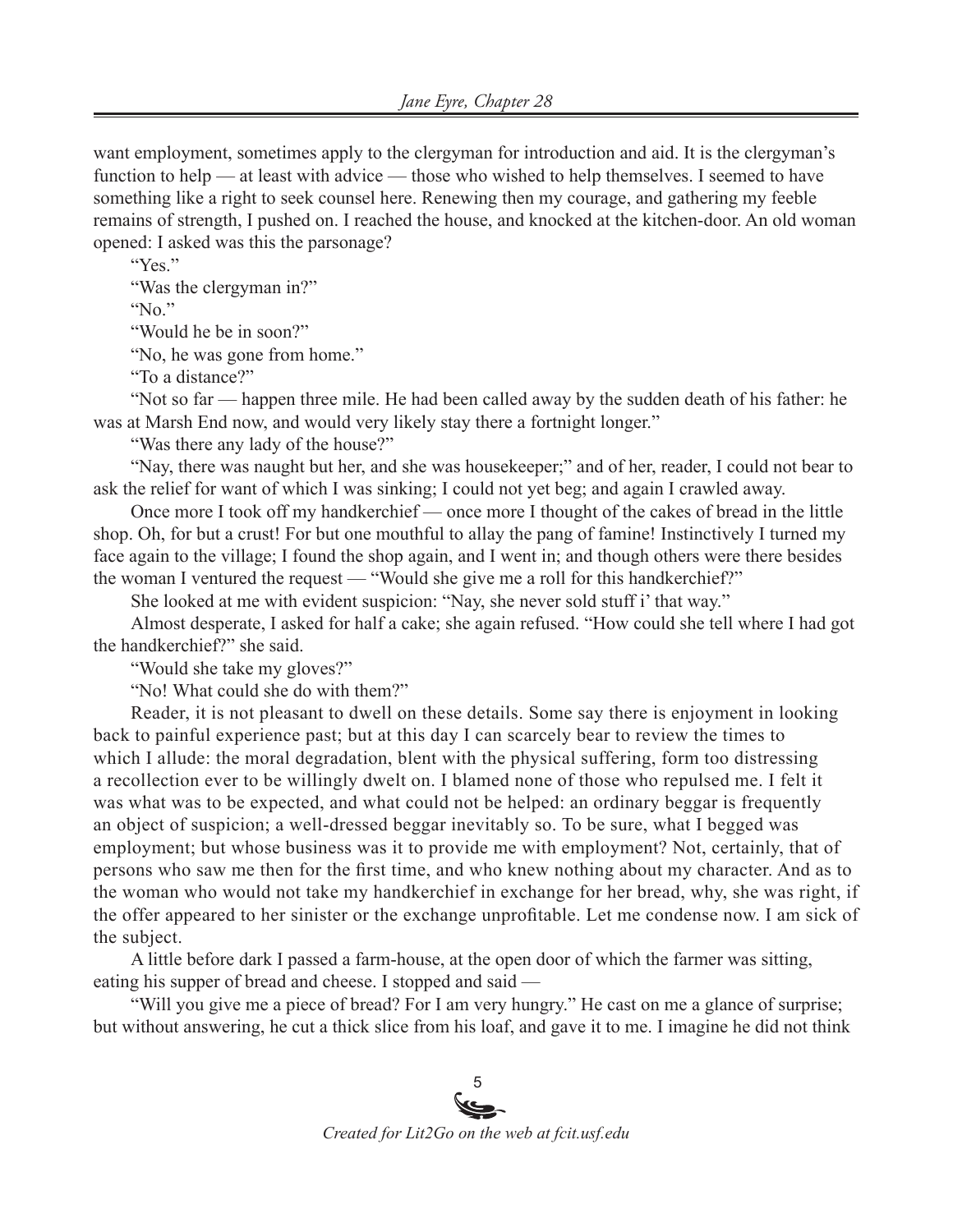I was a beggar, but only an eccentric sort of lady, who had taken a fancy to his brown loaf. As soon as I was out of sight of his house, I sat down and ate it.

I could not hope to get a lodging under a roof, and sought it in the wood I have before alluded to. But my night was wretched, my rest broken: the ground was damp, the air cold: besides, intruders passed near me more than once, and I had again and again to change my quarters; no sense of safety or tranquillity befriended me. Towards morning it rained; the whole of the following day was wet. Do not ask me, reader, to give a minute account of that day; as before, I sought work; as before, I was repulsed; as before, I starved; but once did food pass my lips. At the door of a cottage I saw a little girl about to throw a mess of cold porridge into a pig trough. "Will you give me that?" I asked.

She stared at me. "Mother!" she exclaimed, "there is a woman wants me to give her these porridge."

"Well lass," replied a voice within, "give it her if she's a beggar. T' pig doesn't want it."

The girl emptied the stiffened mould into my hand, and I devoured it ravenously.

As the wet twilight deepened, I stopped in a solitary bridle-path, which I had been pursuing an hour or more.

"My strength is quite failing me," I said in a soliloquy. "I feel I cannot go much farther. Shall I be an outcast again this night? While the rain descends so, must I lay my head on the cold, drenched ground? I fear I cannot do otherwise: for who will receive me? But it will be very dreadful, with this feeling of hunger, faintness, chill, and this sense of desolation — this total prostration of hope. In all likelihood, though, I should die before morning. And why cannot I reconcile myself to the prospect of death? Why do I struggle to retain a valueless life? Because I know, or believe, Mr. Rochester is living: and then, to die of want and cold is a fate to which nature cannot submit passively. Oh, Providence! Sustain me a little longer! Aid! — direct me!"

My glazed eye wandered over the dim and misty landscape. I saw I had strayed far from the village: it was quite out of sight. The very cultivation surrounding it had disappeared. I had, by crossways and by-paths, once more drawn near the tract of moorland; and now, only a few fields, almost as wild and unproductive as the heath from which they were scarcely reclaimed, lay between me and the dusky hill.

"Well, I would rather die yonder than in a street or on a frequented road," I reflected. "And far better that crows and ravens — if any ravens there be in these regions — should pick my flesh from my bones, than that they should be prisoned in a workhouse coffin and moulder in a pauper's grave."

To the hill, then, I turned. I reached it. It remained now only to find a hollow where I could lie down, and feel at least hidden, if not secure. But all the surface of the waste looked level. It showed no variation but of tint: green, where rush and moss overgrew the marshes; black, where the dry soil bore only heath. Dark as it was getting, I could still see these changes, though but as mere alternations of light and shade; for colour had faded with the daylight.

My eye still roved over the sullen swell and along the moor-edge, vanishing amidst the wildest scenery, when at one dim point, far in among the marshes and the ridges, a light sprang up. "That is an ignis fatuus," was my first thought; and I expected it would soon vanish. It burnt on, however, quite steadily, neither receding nor advancing. "Is it, then, a bonfire just kindled?" I questioned. I watched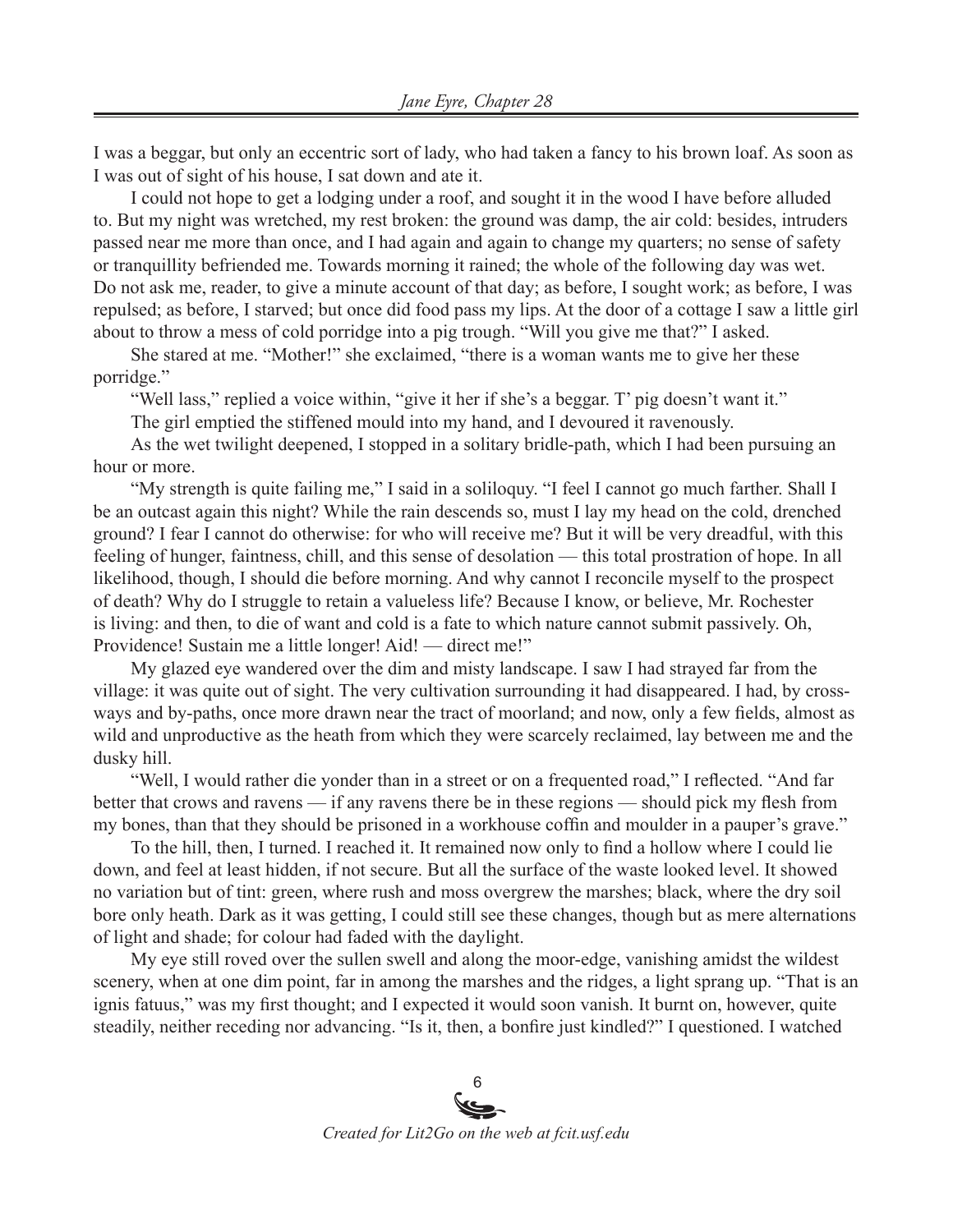to see whether it would spread: but no; as it did not diminish, so it did not enlarge. "It may be a candle in a house," I then conjectured; "but if so, I can never reach it. It is much too far away: and were it within a yard of me, what would it avail? I should but knock at the door to have it shut in my face."

And I sank down where I stood, and hid my face against the ground. I lay still a while: the nightwind swept over the hill and over me, and died moaning in the distance; the rain fell fast, wetting me afresh to the skin. Could I but have stiffened to the still frost — the friendly numbness of death — it might have pelted on; I should not have felt it; but my yet living flesh shuddered at its chilling influence. I rose ere long.

The light was yet there, shining dim but constant through the rain. I tried to walk again: I dragged my exhausted limbs slowly towards it. It led me aslant over the hill, through a wide bog, which would have been impassable in winter, and was splashy and shaking even now, in the height of summer. Here I fell twice; but as often I rose and rallied my faculties. This light was my forlorn hope: I must gain it.

Having crossed the marsh, I saw a trace of white over the moor. I approached it; it was a road or a track: it led straight up to the light, which now beamed from a sort of knoll, amidst a clump of trees — firs, apparently, from what I could distinguish of the character of their forms and foliage through the gloom. My star vanished as I drew near: some obstacle had intervened between me and it. I put out my hand to feel the dark mass before me: I discriminated the rough stones of a low wall — above it, something like palisades, and within, a high and prickly hedge. I groped on. Again a whitish object gleamed before me: it was a gate — a wicket; it moved on its hinges as I touched it. On each side stood a sable bush-holly or yew.

Entering the gate and passing the shrubs, the silhouette of a house rose to view, black, low, and rather long; but the guiding light shone nowhere. All was obscurity. Were the inmates retired to rest? I feared it must be so. In seeking the door, I turned an angle: there shot out the friendly gleam again, from the lozenged panes of a very small latticed window, within a foot of the ground, made still smaller by the growth of ivy or some other creeping plant, whose leaves clustered thick over the portion of the house wall in which it was set. The aperture was so screened and narrow, that curtain or shutter had been deemed unnecessary; and when I stooped down and put aside the spray of foliage shooting over it, I could see all within. I could see clearly a room with a sanded floor, clean scoured; a dresser of walnut, with pewter plates ranged in rows, reflecting the redness and radiance of a glowing peat-fire. I could see a clock, a white deal table, some chairs. The candle, whose ray had been my beacon, burnt on the table; and by its light an elderly woman, somewhat rough-looking, but scrupulously clean, like all about her, was knitting a stocking.

I noticed these objects cursorily only — in them there was nothing extraordinary. A group of more interest appeared near the hearth, sitting still amidst the rosy peace and warmth suffusing it. Two young, graceful women — ladies in every point — sat, one in a low rocking-chair, the other on a lower stool; both wore deep mourning of crape and bombazeen, which sombre garb singularly set off very fair necks and faces: a large old pointer dog rested its massive head on the knee of one girl — in the lap of the other was cushioned a black cat.

A strange place was this humble kitchen for such occupants! Who were they? They could not be the daughters of the elderly person at the table; for she looked like a rustic, and they were all delicacy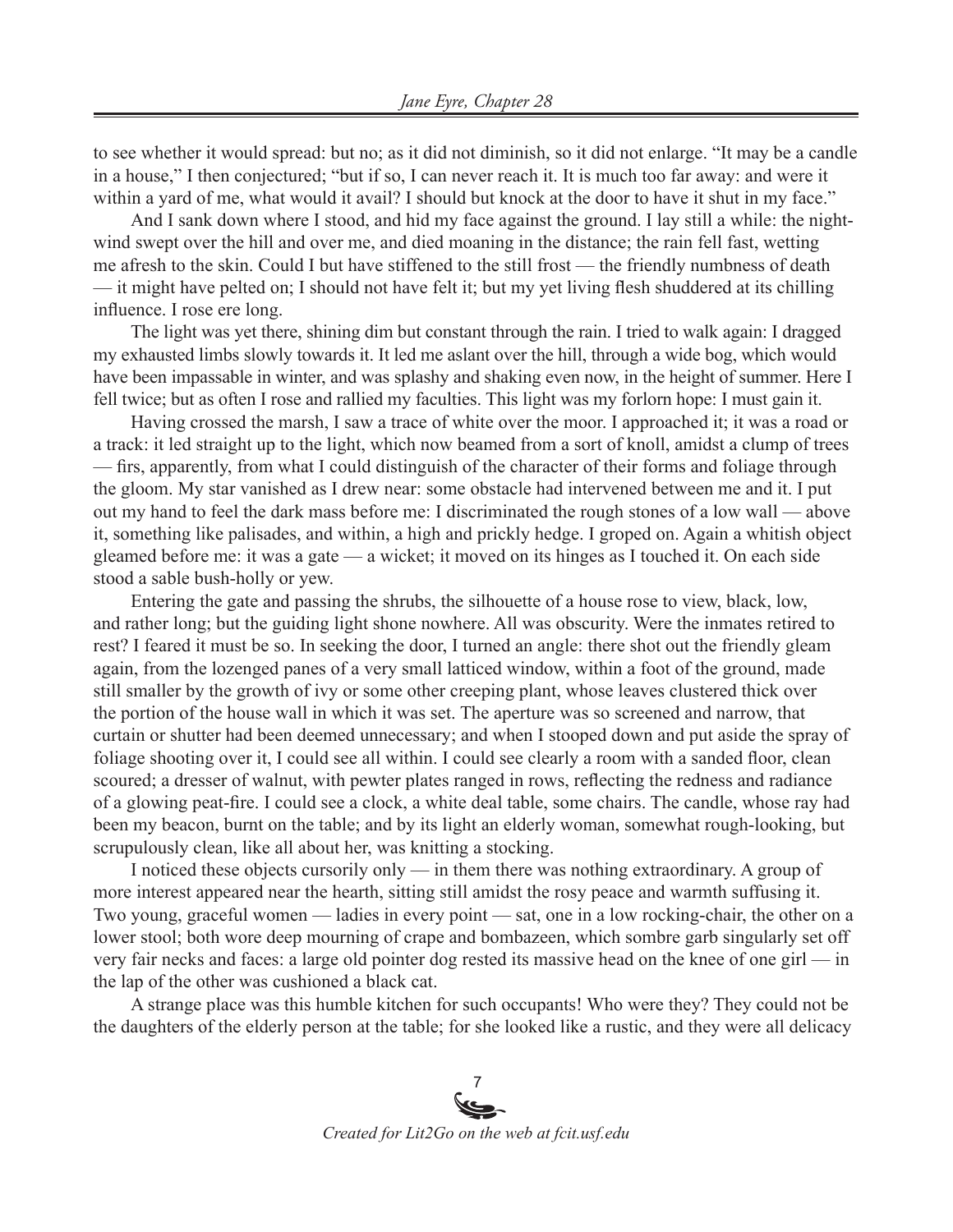and cultivation. I had nowhere seen such faces as theirs: and yet, as I gazed on them, I seemed intimate with every lineament. I cannot call them handsome — they were too pale and grave for the word: as they each bent over a book, they looked thoughtful almost to severity. A stand between them supported a second candle and two great volumes, to which they frequently referred, comparing them, seemingly, with the smaller books they held in their hands, like people consulting a dictionary to aid them in the task of translation. This scene was as silent as if all the figures had been shadows and the firelit apartment a picture: so hushed was it, I could hear the cinders fall from the grate, the clock tick in its obscure corner; and I even fancied I could distinguish the click-click of the woman's knittingneedles. When, therefore, a voice broke the strange stillness at last, it was audible enough to me.

"Listen, Diana," said one of the absorbed students; "Franz and old Daniel are together in the night-time, and Franz is telling a dream from which he has awakened in terror — listen!" And in a low voice she read something, of which not one word was intelligible to me; for it was in an unknown tongue — neither French nor Latin. Whether it were Greek or German I could not tell.

"That is strong," she said, when she had finished: "I relish it." The other girl, who had lifted her head to listen to her sister, repeated, while she gazed at the fire, a line of what had been read. At a later day, I knew the language and the book; therefore, I will here quote the line: though, when I first heard it, it was only like a stroke on sounding brass to me — conveying no meaning:-

"'Da trat hervor Einer, anzusehen wie die Sternen Nacht.' Good! good!" she exclaimed, while her dark and deep eye sparkled. "There you have a dim and mighty archangel fitly set before you! The line is worth a hundred pages of fustian. 'Ich wage die Gedanken in der Schale meines Zornes und die Werke mit dem Gewichte meines Grimms.' I like it!"

Both were again silent.

"Is there ony country where they talk i' that way?" asked the old woman, looking up from her knitting.

"Yes, Hannah — a far larger country than England, where they talk in no other way."

"Well, for sure case, I knawn't how they can understand t' one t'other: and if either o' ye went there, ye could tell what they said, I guess?"

"We could probably tell something of what they said, but not all — for we are not as clever as you think us, Hannah. We don't speak German, and we cannot read it without a dictionary to help us."

"And what good does it do you?"

"We mean to teach it some time — or at least the elements, as they say; and then we shall get more money than we do now."

"Varry like: but give ower studying; ye've done enough for to-night."

"I think we have: at least I'm tired. Mary, are you?"

"Mortally: after all, it's tough work fagging away at a language with no master but a lexicon."

"It is, especially such a language as this crabbed but glorious Deutsch. I wonder when St. John will come home."

"Surely he will not be long now: it is just ten (looking at a little gold watch she drew from her girdle). It rains fast, Hannah: will you have the goodness to look at the fire in the parlour?"

The woman rose: she opened a door, through which I dimly saw a passage: soon I heard her stir a fire in an inner room; she presently came back.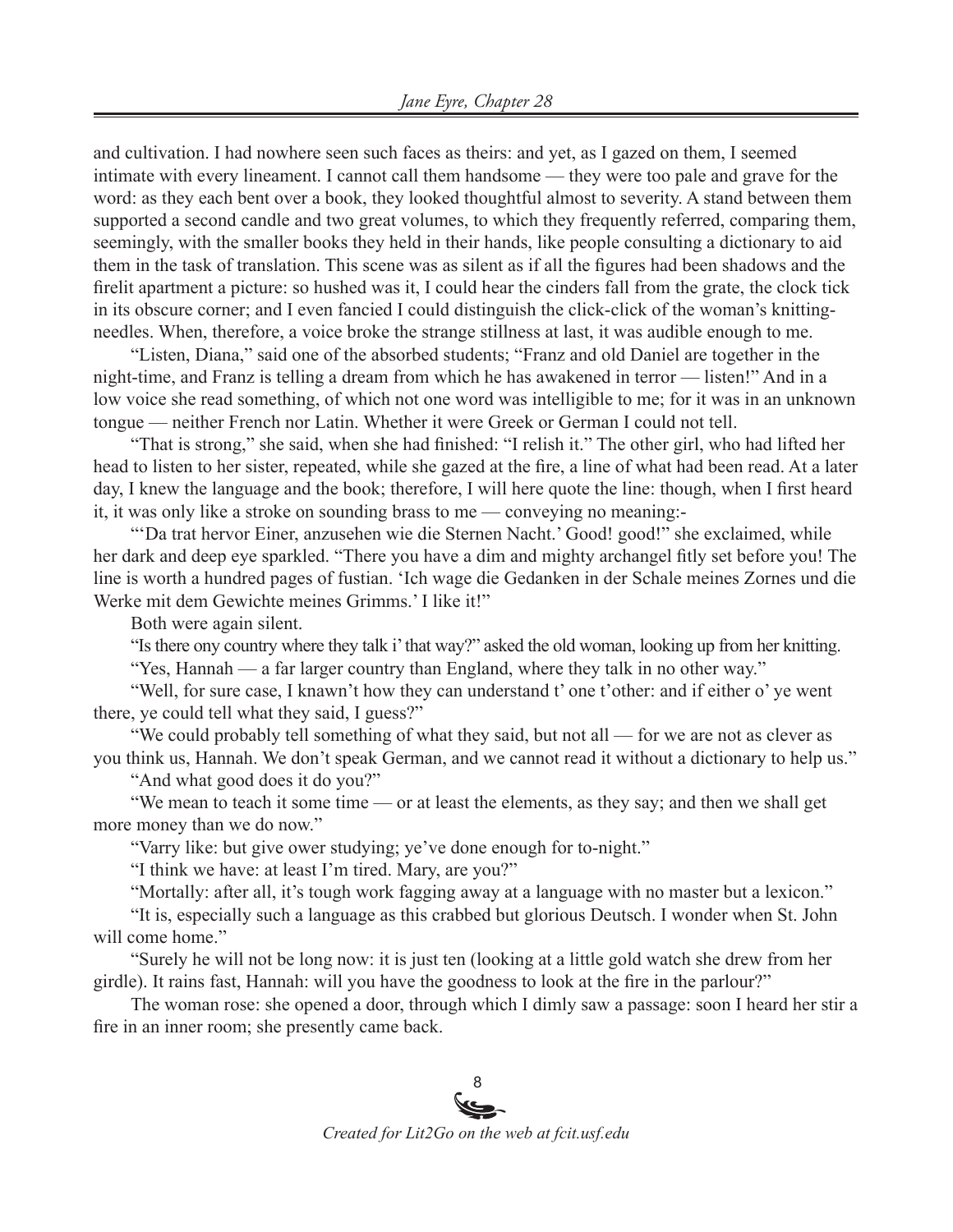"Ah, childer!" said she, "it fair troubles me to go into yond' room now: it looks so lonesome wi' the chair empty and set back in a corner."

She wiped her eyes with her apron: the two girls, grave before, looked sad now.

"But he is in a better place," continued Hannah: "we shouldn't wish him here again. And then, nobody need to have a quieter death nor he had."

"You say he never mentioned us?" inquired one of the ladies.

"He hadn't time, bairn: he was gone in a minute, was your father. He had been a bit ailing like the day before, but naught to signify; and when Mr. St. John asked if he would like either o' ye to be sent for, he fair laughed at him. He began again with a bit of a heaviness in his head the next day — that is, a fortnight sin' — and he went to sleep and niver wakened: he wor a'most stark when your brother went into t' chamber and fand him. Ah, childer! that's t' last o' t' old stock — for ye and Mr. St. John is like of different soart to them 'at's gone; for all your mother wor mich i' your way, and a'most as book-learned. She wor the pictur' o' ye, Mary: Diana is more like your father."

I thought them so similar I could not tell where the old servant (for such I now concluded her to be) saw the difference. Both were fair complexioned and slenderly made; both possessed faces full of distinction and intelligence. One, to be sure, had hair a shade darker than the other, and there was a difference in their style of wearing it; Mary's pale brown locks were parted and braided smooth: Diana's duskier tresses covered her neck with thick curls. The clock struck ten.

"Ye'll want your supper, I am sure," observed Hannah; "and so will Mr. St. John when he comes in."

And she proceeded to prepare the meal. The ladies rose; they seemed about to withdraw to the parlour. Till this moment, I had been so intent on watching them, their appearance and conversation had excited in me so keen an interest, I had half-forgotten my own wretched position: now it recurred to me. More desolate, more desperate than ever, it seemed from contrast. And how impossible did it appear to touch the inmates of this house with concern on my behalf; to make them believe in the truth of my wants and woes — to induce them to vouchsafe a rest for my wanderings! As I groped out the door, and knocked at it hesitatingly, I felt that last idea to be a mere chimera. Hannah opened.

"What do you want?" she inquired, in a voice of surprise, as she surveyed me by the light of the candle she held.

"May I speak to your mistresses?" I said.

"You had better tell me what you have to say to them. Where do you come from?"

"I am a stranger."

"What is your business here at this hour?"

"I want a night's shelter in an out-house or anywhere, and a morsel of bread to eat."

Distrust, the very feeling I dreaded, appeared in Hannah's face. "I'll give you a piece of bread," she said, after a pause; "but we can't take in a vagrant to lodge. It isn't likely."

"Do let me speak to your mistresses."

"No, not I. What can they do for you? You should not be roving about now; it looks very ill."

"But where shall I go if you drive me away? What shall I do?"

"Oh, I'll warrant you know where to go and what to do. Mind you don't do wrong, that's all. Here is a penny; now go  $-$ "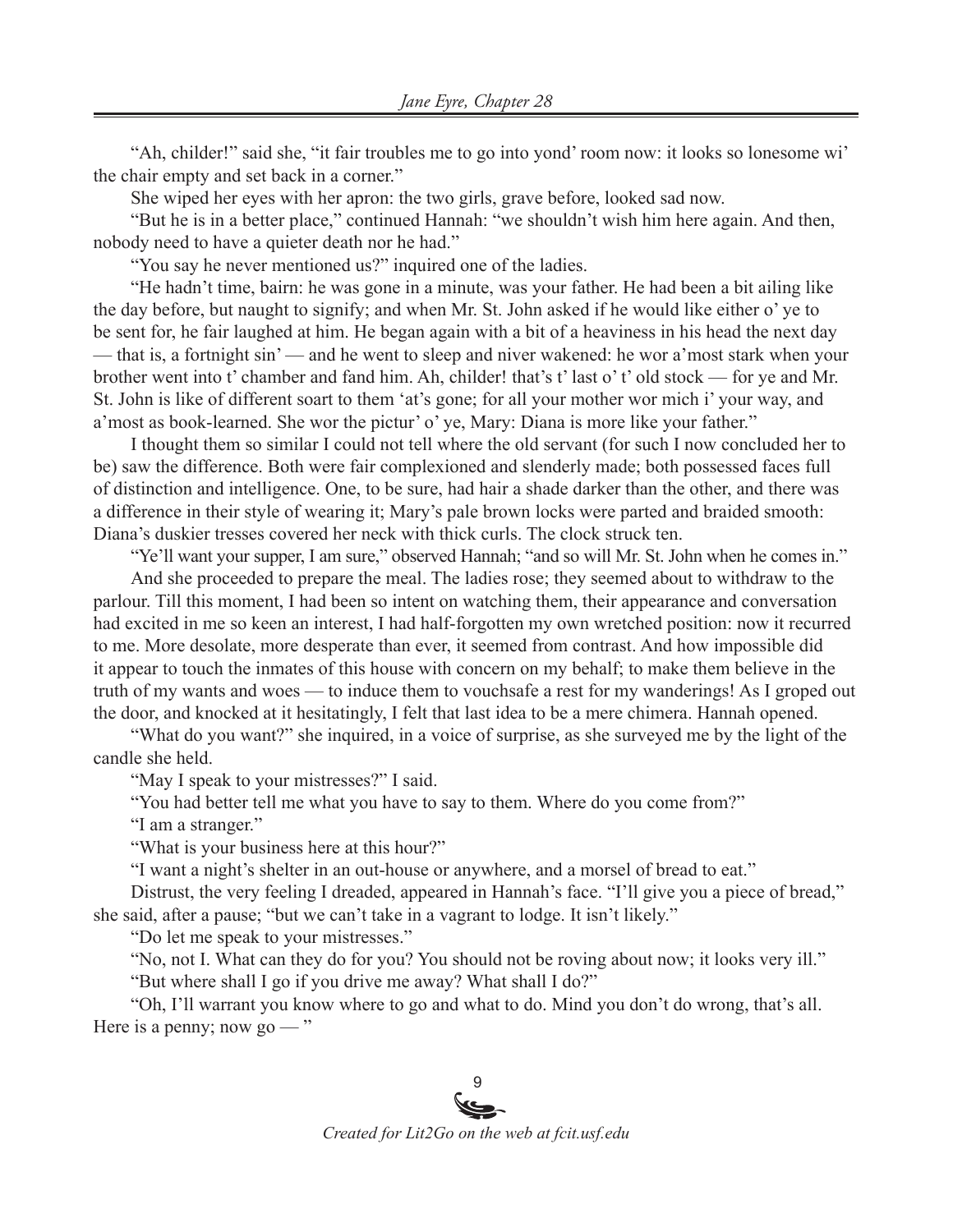"A penny cannot feed me, and I have no strength to go farther. Don't shut the door:-oh, don't, for God's sake!"

"I must; the rain is driving in  $-$ "

"Tell the young ladies. Let me see them-"

"Indeed, I will not. You are not what you ought to be, or you wouldn't make such a noise. Move off."

"But I must die if I am turned away."

"Not you. I'm fear'd you have some ill plans agate, that bring you about folk's houses at this time o' night. If you've any followers — housebreakers or such like — anywhere near, you may tell them we are not by ourselves in the house; we have a gentleman, and dogs, and guns." Here the honest but inflexible servant clapped the door to and bolted it within.

This was the climax. A pang of exquisite suffering — a throe of true despair — rent and heaved my heart. Worn out, indeed, I was; not another step could I stir. I sank on the wet doorstep: I groaned — I wrung my hands — I wept in utter anguish. Oh, this spectre of death! Oh, this last hour, approaching in such horror! Alas, this isolation — this banishment from my kind! Not only the anchor of hope, but the footing of fortitude was gone — at least for a moment; but the last I soon endeavoured to regain.

"I can but die," I said, "and I believe in God. Let me try to wait His will in silence."

These words I not only thought, but uttered; and thrusting back all my misery into my heart, I made an effort to compel it to remain there — dumb and still.

"All men must die," said a voice quite close at hand; "but all are not condemned to meet a lingering and premature doom, such as yours would be if you perished here of want."

"Who or what speaks?" I asked, terrified at the unexpected sound, and incapable now of deriving from any occurrence a hope of aid. A form was near — what form, the pitch-dark night and my enfeebled vision prevented me from distinguishing. With a loud long knock, the new-comer appealed to the door.

"Is it you, Mr. St. John?" cried Hannah.

"Yes — yes; open quickly."

"Well, how wet and cold you must be, such a wild night as it is! Come in — your sisters are quite uneasy about you, and I believe there are bad folks about. There has been a beggar-woman  $\overline{\phantom{a}}$  I declare she is not gone yet! — laid down there. Get up! For shame! Move off, I say!"

"Hush, Hannah! I have a word to say to the woman. You have done your duty in excluding, now let me do mine in admitting her. I was near, and listened to both you and her. I think this is a peculiar case — I must at least examine into it. Young woman, rise, and pass before me into the house."

With difficulty I obeyed him. Presently I stood within that clean, bright kitchen — on the very hearth — trembling, sickening; conscious of an aspect in the last degree ghastly, wild, and weatherbeaten. The two ladies, their brother, Mr. St. John, the old servant, were all gazing at me.

"St. John, who is it?" I heard one ask.

"I cannot tell: I found her at the door," was the reply.

"She does look white," said Hannah.

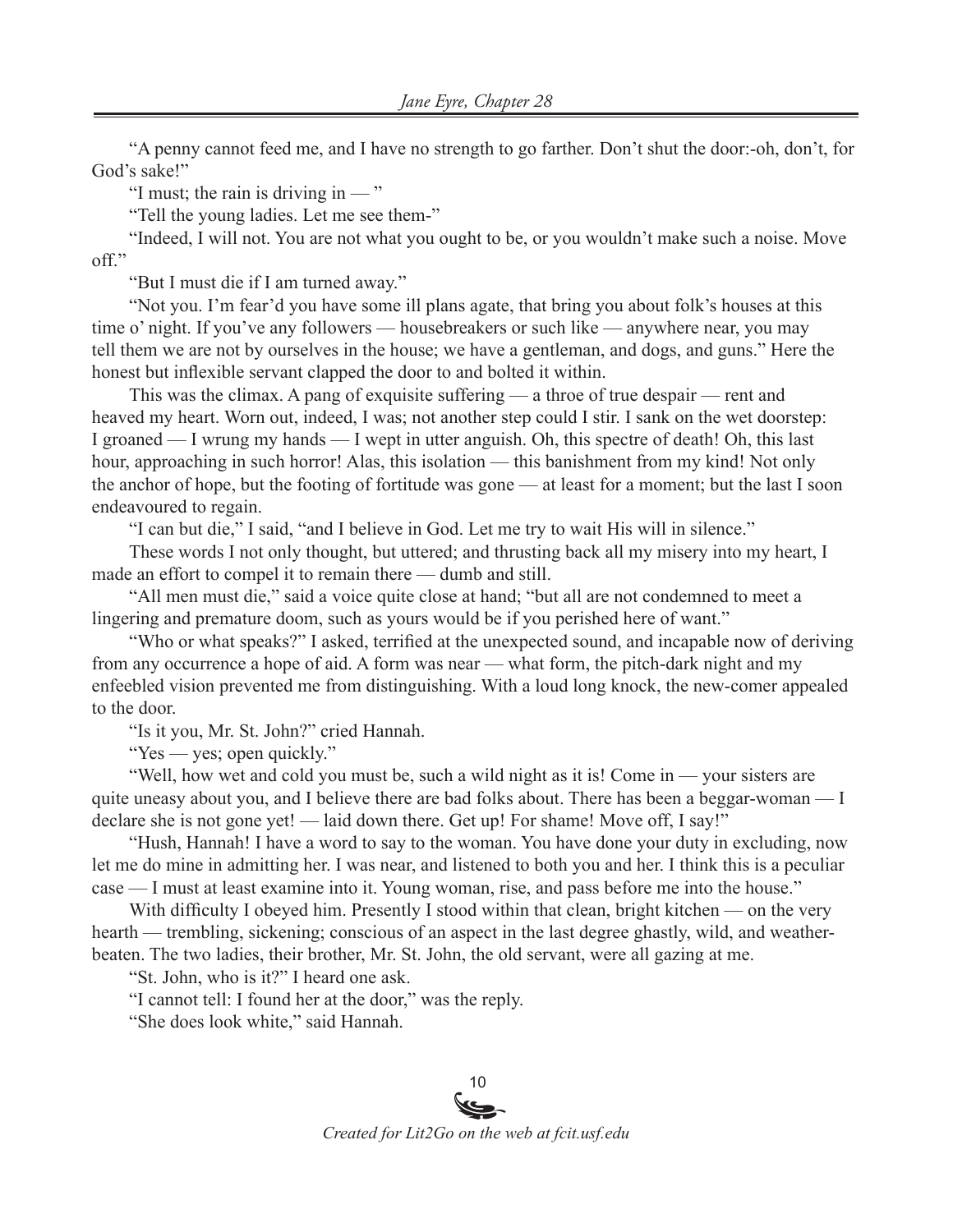"As white as clay or death," was responded. "She will fall: let her sit."

And indeed my head swam: I dropped, but a chair received me. I still possessed my senses, though just now I could not speak.

"Perhaps a little water would restore her. Hannah, fetch some. But she is worn to nothing. How very thin, and how very bloodless!"

"A mere spectre!"

"Is she ill, or only famished?"

"Famished, I think. Hannah, is that milk? Give it me, and a piece of bread."

Diana (I knew her by the long curls which I saw drooping between me and the fire as she bent over me) broke some bread, dipped it in milk, and put it to my lips. Her face was near mine: I saw there was pity in it, and I felt sympathy in her hurried breathing. In her simple words, too, the same balm-like emotion spoke: "Try to eat."

"Yes — try," repeated Mary gently; and Mary's hand removed my sodden bonnet and lifted my head. I tasted what they offered me: feebly at first, eagerly soon.

"Not too much at first — restrain her," said the brother; "she has had enough." And he withdrew the cup of milk and the plate of bread.

"A little more, St. John — look at the avidity in her eyes."

"No more at present, sister. Try if she can speak now — ask her her name."

I felt I could speak, and I answered — "My name is Jane Elliott." Anxious as ever to avoid discovery, I had before resolved to assume an ALIAS.

"And where do you live? Where are your friends?"

I was silent.

"Can we send for any one you know?"

I shook my head.

"What account can you give of yourself?"

Somehow, now that I had once crossed the threshold of this house, and once was brought face to face with its owners, I felt no longer outcast, vagrant, and disowned by the wide world. I dared to put off the mendicant — to resume my natural manner and character. I began once more to know myself; and when Mr. St. John demanded an account — which at present I was far too weak to render — I said after a brief pause —

"Sir, I can give you no details to-night."

"But what, then," said he, "do you expect me to do for you?"

"Nothing," I replied. My strength sufficed for but short answers. Diana took the word —

"Do you mean," she asked, "that we have now given you what aid you require? And that we may dismiss you to the moor and the rainy night?"

I looked at her. She had, I thought, a remarkable countenance, instinct both with power and goodness. I took sudden courage. Answering her compassionate gaze with a smile, I said — "I will trust you. If I were a masterless and stray dog, I know that you would not turn me from your hearth to-night: as it is, I really have no fear. Do with me and for me as you like; but excuse me from much discourse — my breath is short — I feel a spasm when I speak." All three surveyed me, and all three were silent.